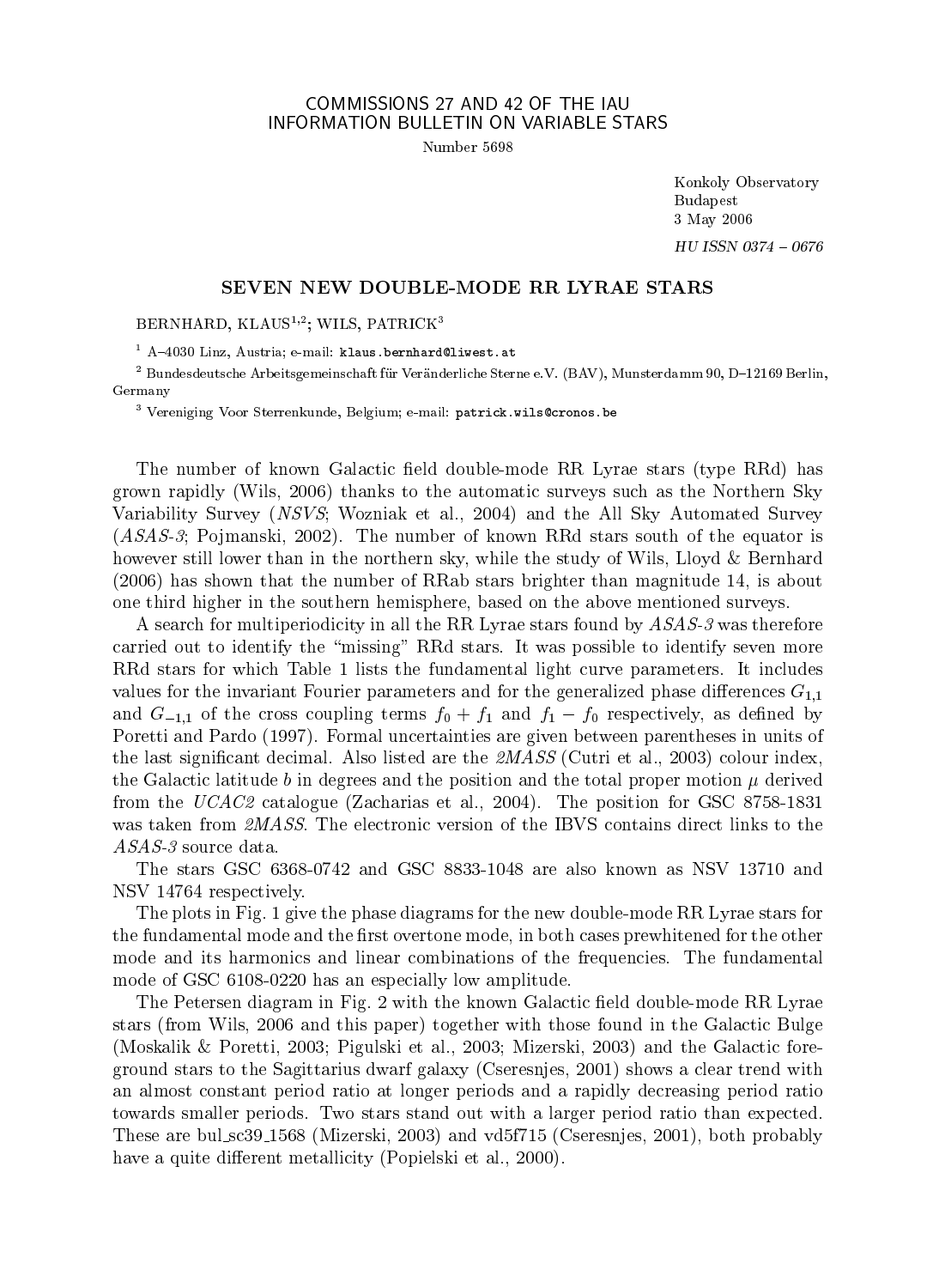

- (+ ,-+ . / + /- - 0/ 1  2  0,-+ 1 , / + 3 !  - 4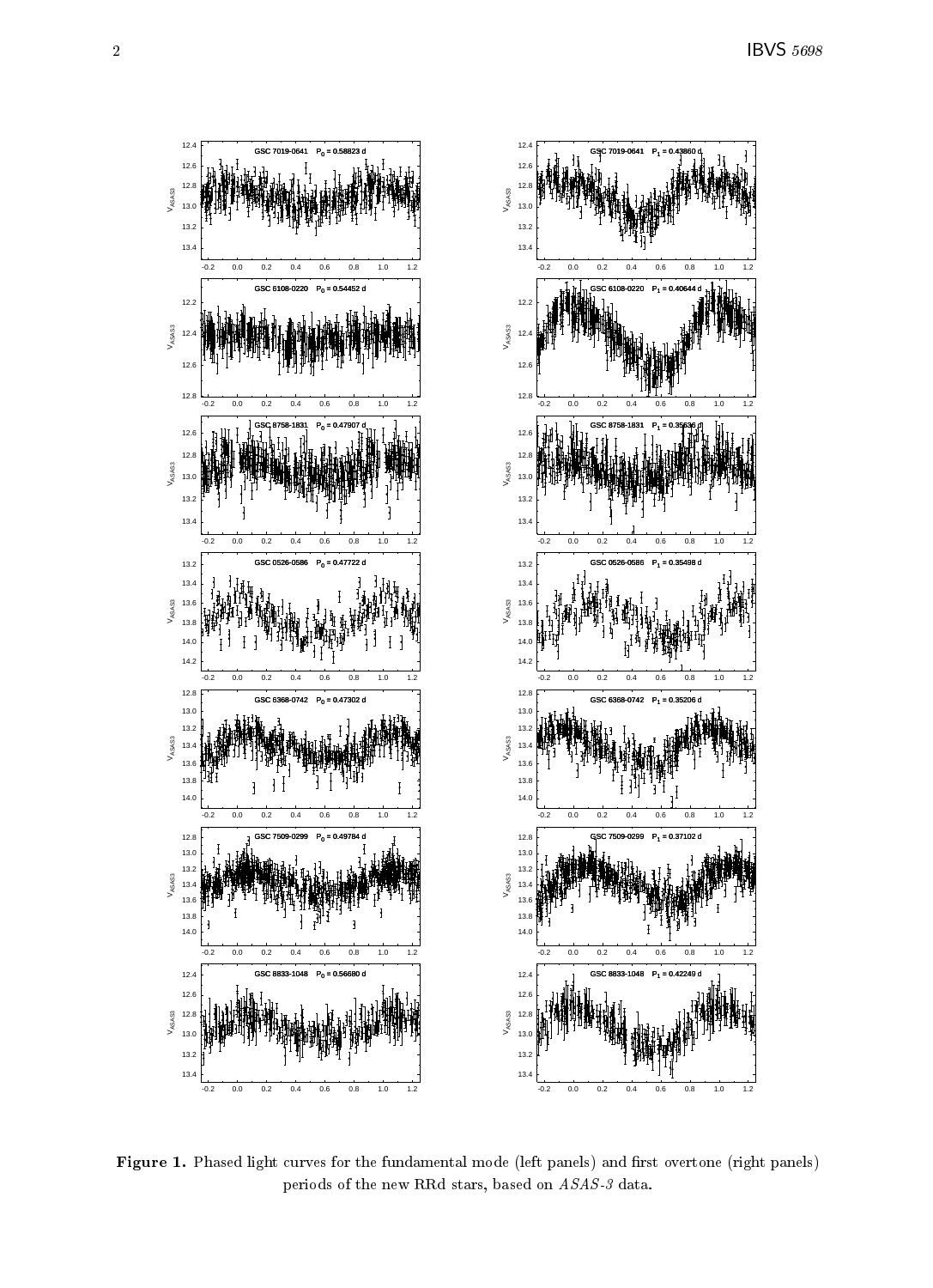| 8833 1048    | $12.39\,13.41$ | 0.56680(7) | 0.42249(4) | 17454(1)  | 1.9(2)  | 0.16(8) | 0.17(4) | 3.99(34) | 4.64(25) | 3.87(3)  | 3.37(10) | $-61.7$ | $23^{\rm h}56^{\rm m}21^{\rm s}77$         | $-53^{\circ}29'21''9$                                                  |   | 0.27      |
|--------------|----------------|------------|------------|-----------|---------|---------|---------|----------|----------|----------|----------|---------|--------------------------------------------|------------------------------------------------------------------------|---|-----------|
| 75090299     | 12.79-14.04    | .49785(6)  | 0.37102(3) | 0.7452(1) | 1.6(2)  | 0.15(8) | 0.25(5) | 4.99(31  | 4.82(19) | 4.64(14) | 3.52(12) | $-66.2$ | 23h04m49.09                                | $-33^{\circ}45'14''3$                                                  |   | 0.27      |
| 6368 0742    | 12.87 14.22    | 147302(5)  | 0.35206(3) | 0.7443(1) | 1.5(1)  | 0.29(8) | 0.10(5) | 4.24(18) | 4.52(3)  | 4.26(5)  | 3.11(53) | $-42.7$ | $21^{\rm h}27^{\rm m}21^{\rm s}17$         | $19^{\circ}07'59'$                                                     |   | 0.25      |
| 0526 0586    | $3.01 - 14.22$ | .47722(5)  | 1.35498(3) | 0.7438(1) | 1.3(1)  |         | 0.17(7) |          | 5.23(19) | 4.35(10) | 4.85(24) | $-29.2$ | $1^{\rm h}07^{\rm m}26\rlap{.}^{\rm s}08$  | $+01^{\circ}10'17\rlap{.}''6$                                          |   | 0.24      |
| 8758-1831    | 12.27 13.42    | 1.47907(5) | 1.35636(3) | 0.7439(1) | 1.5(2)  |         |         |          |          | 3.64(9)  | 2.81(14  | $-20.1$ | $8^{\rm h}40^{\rm m}35\rlap{.}^{\rm s}32$  | $53^{\circ}50'32\rlap{.}^{\prime\prime}1$                              |   | 0.25      |
| $6108\,0220$ | 1.93 12.74     | 0.54452(6) | 140644(4)  | 0.7464(1  | 6.0(10) |         | 0.19(3) |          | 4.82(6)  | 4.86(17  |          | $+40.8$ | $12^{\rm h}25^{\rm m}09\rlap{.}^{\rm s}50$ | $-21^{\circ}39'52''5$                                                  |   | 0.29      |
| 7019.0641    | 12.43 13.42    | 1.58823(7) | 0.43860(4) | 0.7456(1) | 2.2(2)  | 0.22(9) | 0.22(4) | 3.57(33) | 5.21(17) | 4.23(37) | 3.49(9)  | $-60.6$ | $13^{\rm h}05^{\rm m}27\rlap{.}^{\rm s}64$ | $30^{\circ}58'38''7$                                                   | X | 0.30      |
| CSC          |                |            |            |           |         |         |         |          |          |          |          |         |                                            | $\begin{array}{c} \text{RA } (2000) \\ \text{Dec } (2000) \end{array}$ |   | $J - K_s$ |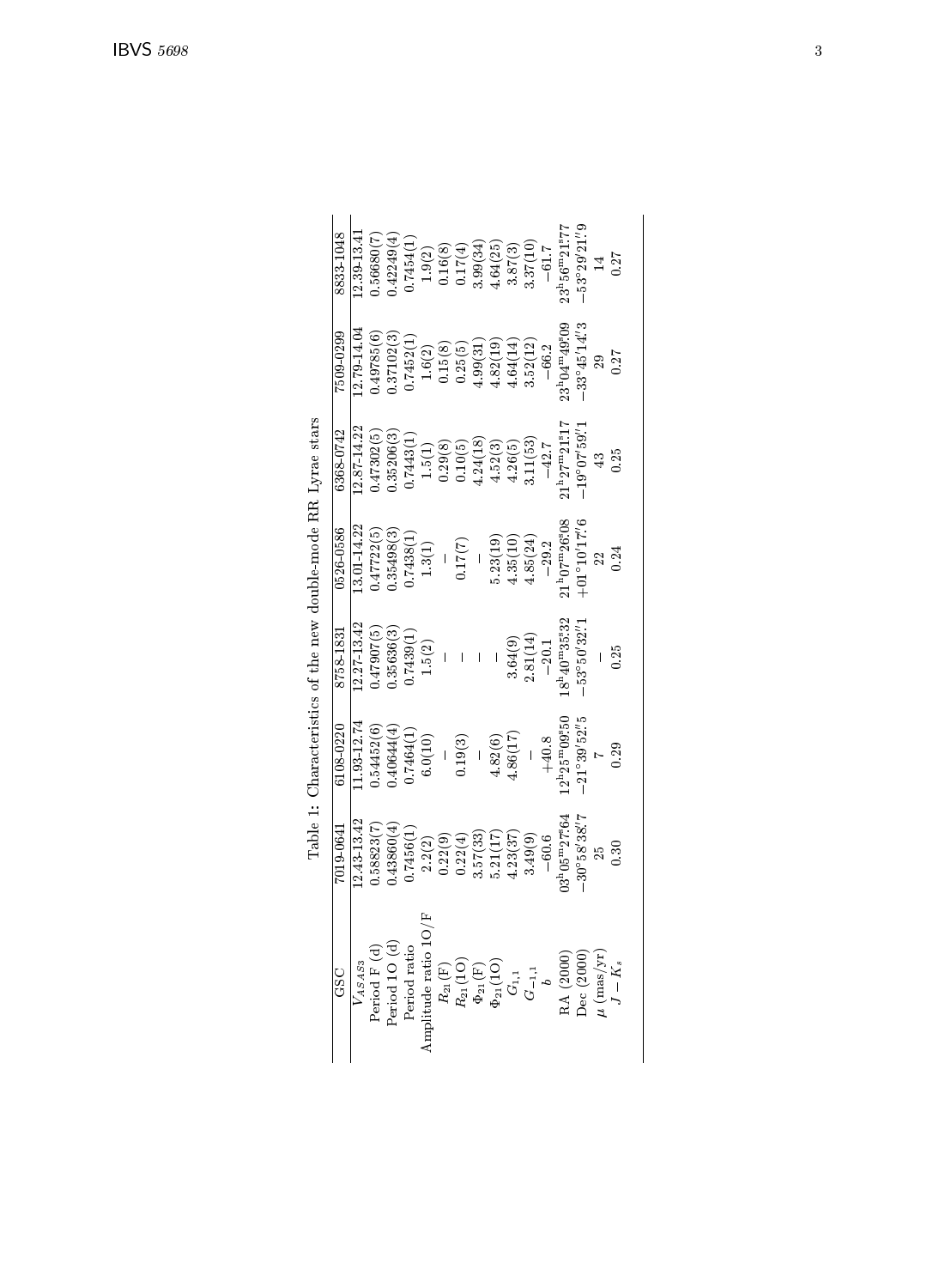

Figure 2. Petersen diagram for the known Galactic RRd stars. - $\blacksquare$ 

 -- - -- -- - 7 - -  $\mathcal{L}$  . The contract of the contract of the contract of the contract of the contract of the contract of the contract of the contract of the contract of the contract of the contract of the contract of the contract of th brighter than magnitude 14, compared to 13 south of the equator. The latter does not --definition of the contract of the contract of the contract of the contract of the contract of the contract of the contract of the contract of the contract of the contract of the contract of the contract of the contract o 0) design to the contract of the contract of the contract of the contract of the contract of the contract of the c the contract of the contract of the contract of the contract of the contract of the contract of the contract o en la componenta de la componenta de la componenta de la componenta de la componenta de la componenta de la co  $-1$  . The contract of the contract of the contract of the contract of the contract of the contract of the contract of the contract of the contract of the contract of the contract of the contract of the contract of the co  $\blacksquare$ 

- - - - 0) -- ---- - - - "

- -- -- "

-  $\blacksquare$ --- "

- 7C "

-( - --- - - - - -  $\frac{1}{\sqrt{2}}$  $\mathbf{M}$ 

reconcernation of the contract of the contract of the contract of the contract of the contract of the contract of the contract of the contract of the contract of the contract of the contract of the contract of the contract  $\sim$   $\sim$   $\sim$   $\sim$   $\sim$ 

 -- - - alogue and the SIMBAD and Vizier, databases operated at the  $Centre$  as Donnees As-  $\,$ - (a) - (a) - (a) - (a) - (a) - (a) - (a) - (a) - (a) - (a) - (a) - (a) - (a) - (a) - (a) - (a) - (a) - (a) - (a) - (a) - (a) - (a) - (a) - (a) - (a) - (a) - (a) - (a) - (a) - (a) - (a) - (a) - (a) - (a) - (a) - (a) - (a) ! " ! , ,- - E"- ?

- - $\mathbf{a}$  ,  $\mathbf{a}$  ,  $\mathbf{a}$  ,  $\mathbf{a}$  ,  $\mathbf{a}$  ,  $\mathbf{a}$  ,  $\mathbf{a}$  ,  $\mathbf{a}$  ,  $\mathbf{a}$  ,  $\mathbf{a}$ the state of the state of the state of the state of the state of the state of the state of the state of the state of the state of the state of the state of the state of the state of the state of the state of the state of t

9--,- +( 0 # 7 7  $\blacksquare$  . The state of the state of the state of the state of the state of the state of the state of the state of the state of the state of the state of the state of the state of the state of the state of the state of the --   - - MIZETSKI 1., 2003, *Acta Astron.*, **53**, 307 . The contract of the contract of the contract of the contract of the contract of the contract of the contract of the contract of the contract of the contract of the contract of the contract of the contract of the contract Pigulski A., Kolaczkowski Z., Kopacki G., 2003, *Acta Astron.*, 53, 27